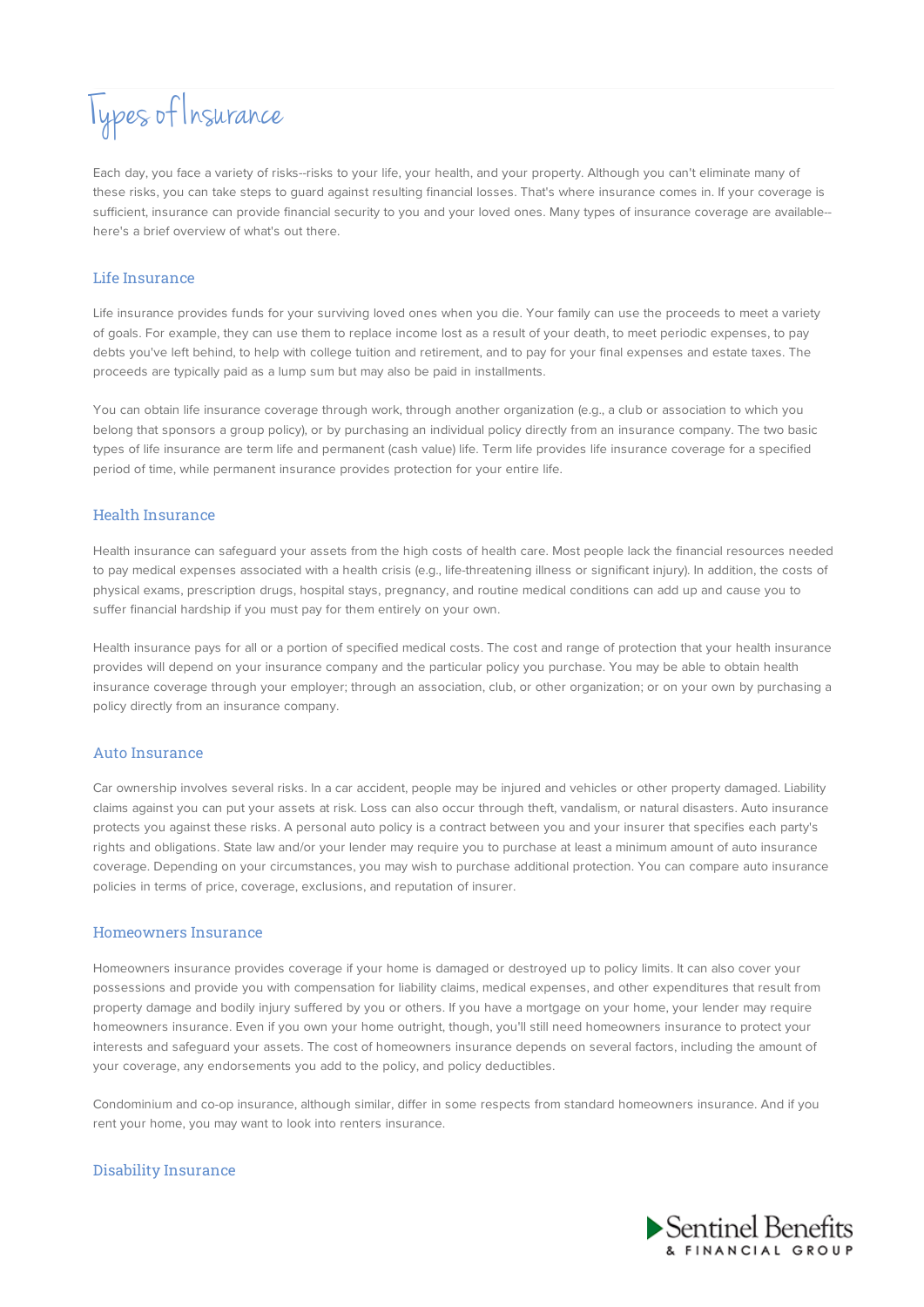The threat of a major disability poses one of the greatest risks to your income. A serious illness or injury can put you out of work for a prolonged period or even permanently. If you had to stop working, how would you meet your expenses? Disability insurance policies pay you a benefit that replaces part of your earned income (usually 50 to 70 percent) when you can't work. You may be able to obtain short-term or long-term disability coverage, or both. In general, disability insurance can be split into three types: private insurance (individual policies bought from an insurance company), group policies typically provided through your employer, and government insurance (social insurance provided through state or local governments).

## Long-term Care Insurance

Your chances of requiring some sort of long-term care increase as you get older. Will you have the financial resources to fund a prolonged nursing home stay for yourself or a loved one? Long-term care insurance pays a selected dollar amount per day (for a set period) for the type of long-term care outlined in your policy. Depending on your policy, care can be provided in a variety of settings, including private homes, assisted-living facilities, adult day-care centers, hospices, and nursing homes. Most policies provide that certain physical and/or mental impairments trigger benefits. The cost of a policy depends on many factors, including the types of benefits, your health, and your age when you purchase the policy. Carriers have the discretion to raise their rates and remove their products from the marketplace.